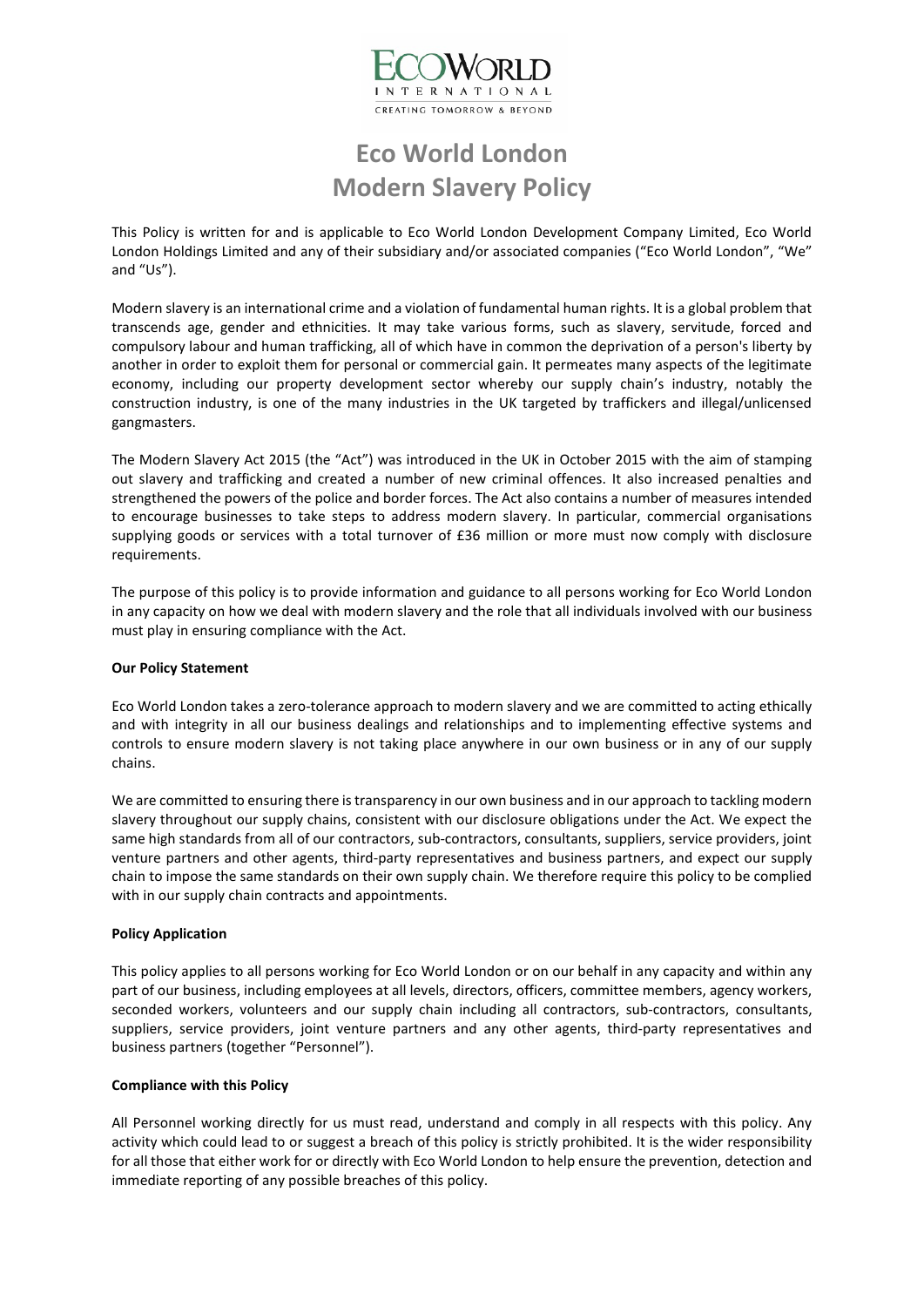

# **Eco World London Modern Slavery Policy**

All our Personnel are encouraged to raise any concerns about any issue or suspicion of modern slavery at the earliest possible stage. Eco World London encourages openness and transparency and any person that raises a genuine concern in good faith under this policy will be supported by the business, even if they turn out to be mistaken. We will investigate all genuine concerns which are raised in connection with this policy and our Personnel are encouraged to act without any fear of reprisal. If our Personnel believe or suspect that there has been a breach of this policy, or a breach may occur in the future, they must report their concerns as soon as possible either to their line manager or to our Company Secretary bein[g martin.hill@ecoworldinternational.com](mailto:martin.hill@ecoworldinternational.com) or by calling +44 (0) 845 600 7230.

Eco World London will do everything it can to protect the confidentiality of those raising a concern if this has been requested by its Personnel. However, Personnel are discouraged from making any disclosures anonymously, as this can limit the investigation process.

Following an internal investigation, Eco World London may decide to alert the police.

## **Safeguards**

We are committed to ensuring no one suffers any detrimental treatment as a result of reporting in good faith any suspicion they might have. If any Personnel consider that they have suffered any such treatment, then they should use Eco World London's Grievance Procedure which is available by emailing the People Team at: [PeopleTeam@ecoworldinternational.com.](mailto:PeopleTeam@ecoworldinternational.com)

### **Communication and awareness of this policy**

Eco World London recognises its statutory obligations in connection with the Act and is taking appropriate steps to ensure that modern slavery does not take place within our business and our supply chains. However, we recognise that we do not control the conduct of individuals and organisations in our supply chains. We will take the following measures to ensure compliance, so far as we are reasonably able, to prevent modern slavery from occurring:

- We will communicate this policy to our Personnel focusing on the risk Eco World London's business faces from modern slavery in its supply chains.
- We will make known Eco World London's zero-tolerance approach to modern slavery and this policy to all contractors, sub-contractors, consultants, suppliers, service providers, joint venture partners and any other agents, third-party representatives and business partners at the outset of our business relationship with them and as appropriate thereafter.
- We will introduce contractual provisions for all our suppliers to confirm their adherence to this policy and accept our right to audit their activities and (where practicable) relationships, both routinely and at times of reasonable suspicion.
- We will include in the directors' report accompanying our annual financial statements a reference to Eco World London's Modern Slavery and Human Trafficking Statement.
- As part of our commitment to this issue we are engaged in a process of ongoing due diligence which involves reviewing all existing contracts to ensure that all contractual terms are drafted and if necessary, amended to ensure compliance with Eco World London's Modern Slavery Policy.
- We will review this policy annually and update it where necessary.